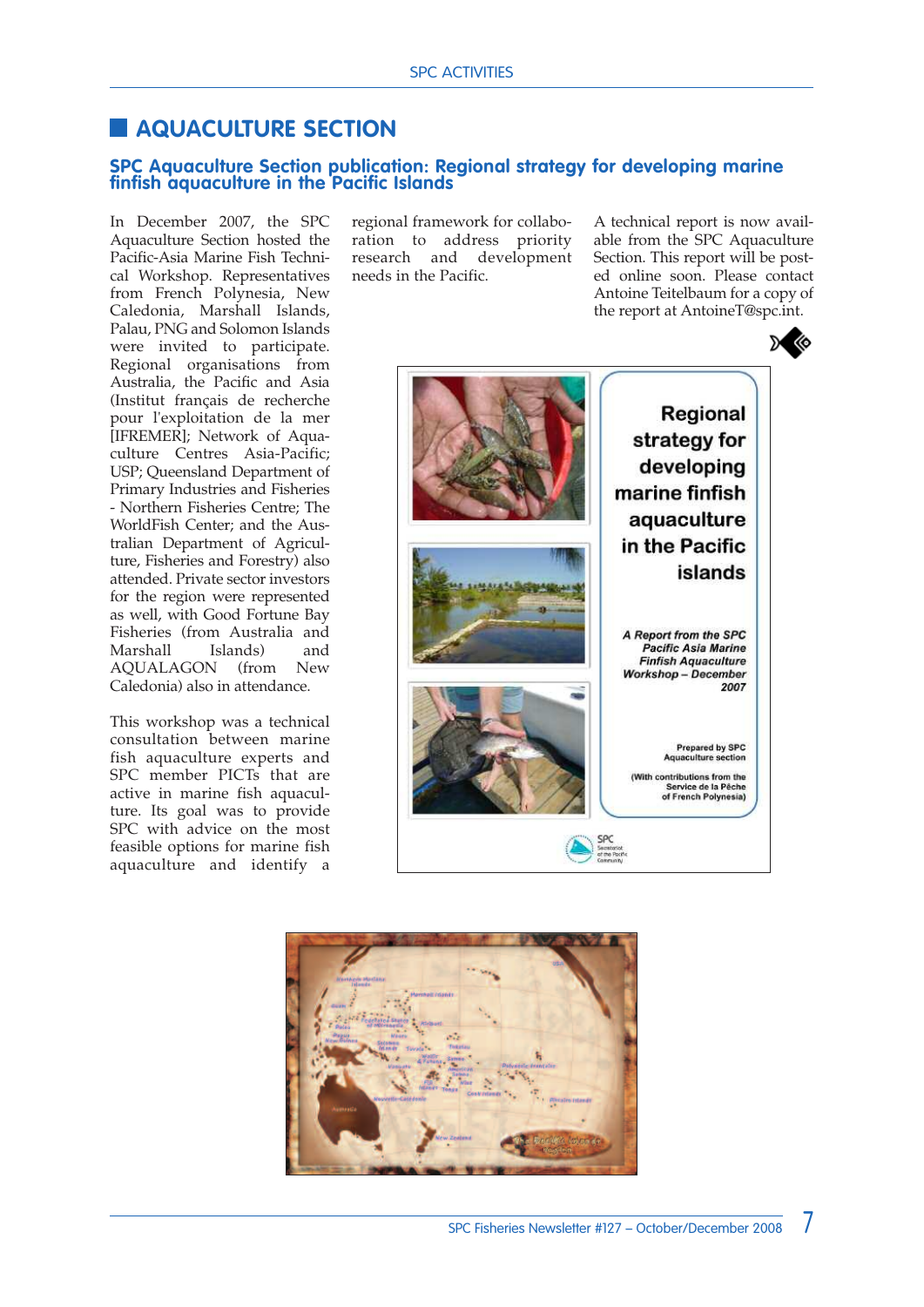# **A regional consultation to support the marine ornamental industry**

SPC has been assisting the region to develop management and monitoring regimes to ensure the long-term sustainability of the marine ornamental trade whilst promoting best eco-friendly industry practices to ensure maximum benefits from these resources.

As part of this effort, the Aquaculture Section and the Live Reef Fisheries Section of SPC and the Secretariat of the Pacific Regional Environment Programme (SPREP) hosted a subregional workshop in Noumea, New Caledonia, in early December 2008 on the marine aquarium trade. The workshop was a technical consultation between private stakeholders, public stakeholders and specialists from this industry in the Pacific to examine current and new issues in the trade and to identify national and regional initiatives that will ensure the long-term sustainability of this important, yet relatively unknown industry.

The workshop objectives were to:

- Assess the global and regional trends of the industry in terms of markets and production systems;
- Investigate criteria for commercial viability at both community and company levels;
- Assess requirements and issues related to international agreements for export, such as compliance with the Convention on International Trade in Endangered Species (CITES) and the recent World Organisation for Animal Health (OIE) veterinarian requirements;
- Determine the role of certification programmes;
- Evaluate resource assessment techniques to ensure sustainability of wild fisheries;
- Identify further opportunities for aquaculture;



- Determine base requirements for national management plans; and
- Identify priorities for research, development and training.

Major exporting countries such as Fiji Islands, Marshall Islands, Kiribati, Vanuatu, Tonga and Solomon Islands were represented, while other countries that have marginal or developing trade in ornamentals, such as Cook Islands, French Polynesia, New Caledonia and PNG, were also present and actively participated in the various sessions. Representatives from Queensland's Department of Primary Industries and Fisheries presented the Queensland Great Barrier Reef approach to managing this industry, which is currently being implemented.

Private sector representatives who are highly regarded in the trade, such as Tony Nahacky from Fiji Islands, discussed the good practices of their companies and stressed issues such as the safety of the collectors, quality of the product and sustainability of the collection practices. Walt Smith from Walt Smith International presented his rock and coral farming projects, amongst other things, to the delight of smaller entrepreneurs from Vanuatu, Kiribati and Tonga who benefited greatly from those presentations. Tekinaiti Kaiteie from Moving Colors, a Kiritimatibased exporter, represented the Kiritimati Petfish Association and shared his experience and concerns about operating a business and shipping live animals from such a remote part of the world. The lack of support from NGOs and government agencies

**Flame angels (***Centropyge loriculus***) at an exporters' facility**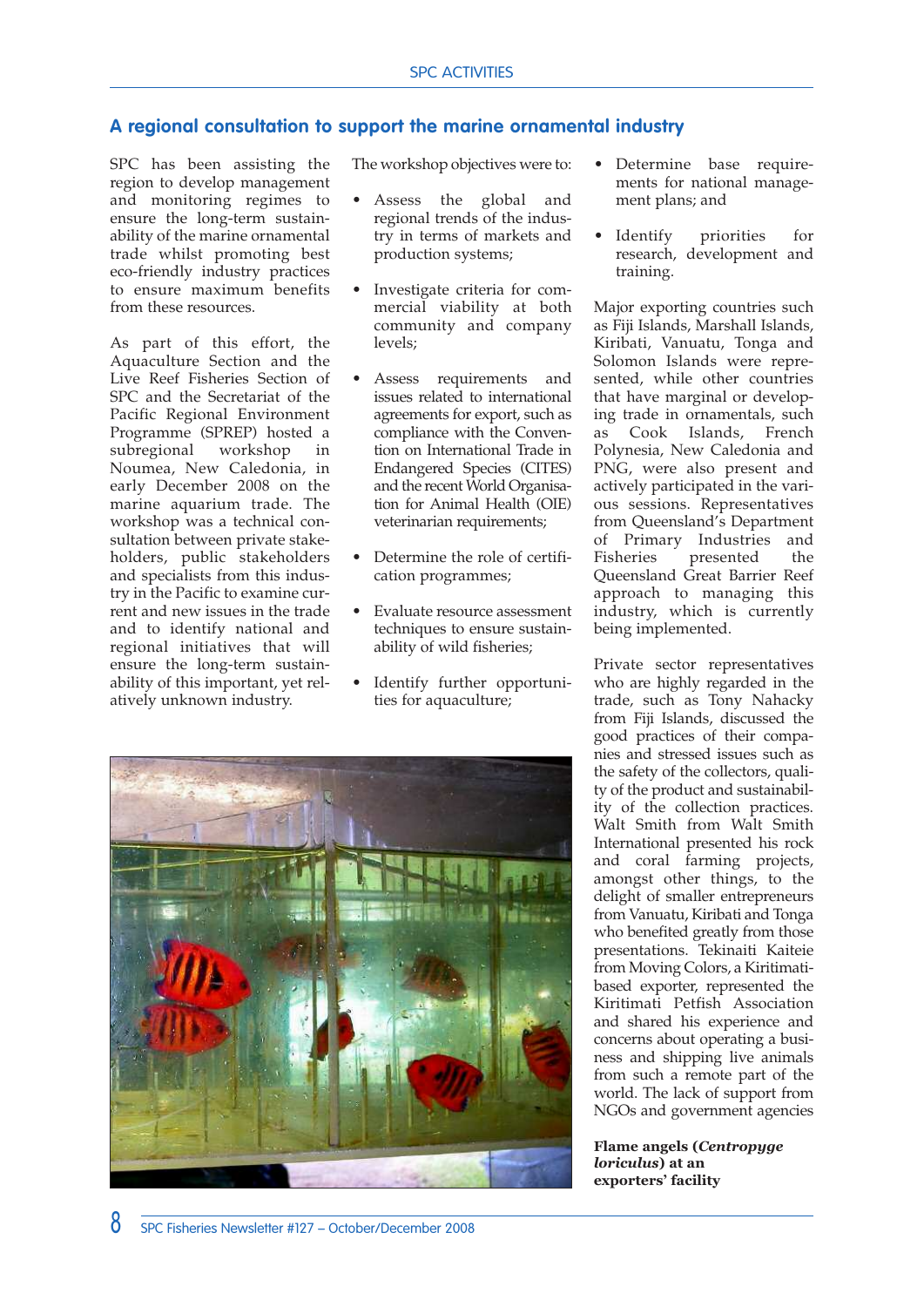was also stressed and ways to improve this were discussed.

Representatives from NGOs, other independent organisations and USP actively participated in all sessions on topics such as aquaculture development, trade barriers, CITES, and sustainability of practices. Participants from the Marine Environmental Research Institute of Ponhpei, USP's Institute of Marine Resources (IMR), and the WorldFish Center in Solomon Islands all contributed their knowledge and experience to help improve this important industry in the Pacific.

Two field trips were organised by SPC. The participants visited the newly refurbished Aquarium des Lagons on Noumea's Anse Vata beach, where they were able to observe species from New Caledonia found in habitats ranging from the rivers to the outer reef. Some rare species were spotted by the more experienced fish watchers, while the 50 kg maori wrasse remained a favourite. A second field trip took over 20 participants for a snorkelling trip to the reef where ornamental trade enthusiasts and fish experts could see for themselves the fantastic New Caledonian marine life.

At the end of the workshop, an interactive CD with all the PowerPoint presentations was produced and distributed to participants. A technical report

**Top: Kalmet Kaltabang from Vanuatu and Jeff Kinch from SPREP at the SPC workshop**

**Middle: Cultured corals (here** *Acropora* **spp.) are increasingly in demand on the global market**

**Bottom: Loading aquarium fish onto an air freighter for export on Kiritimati Island, Kiribati**





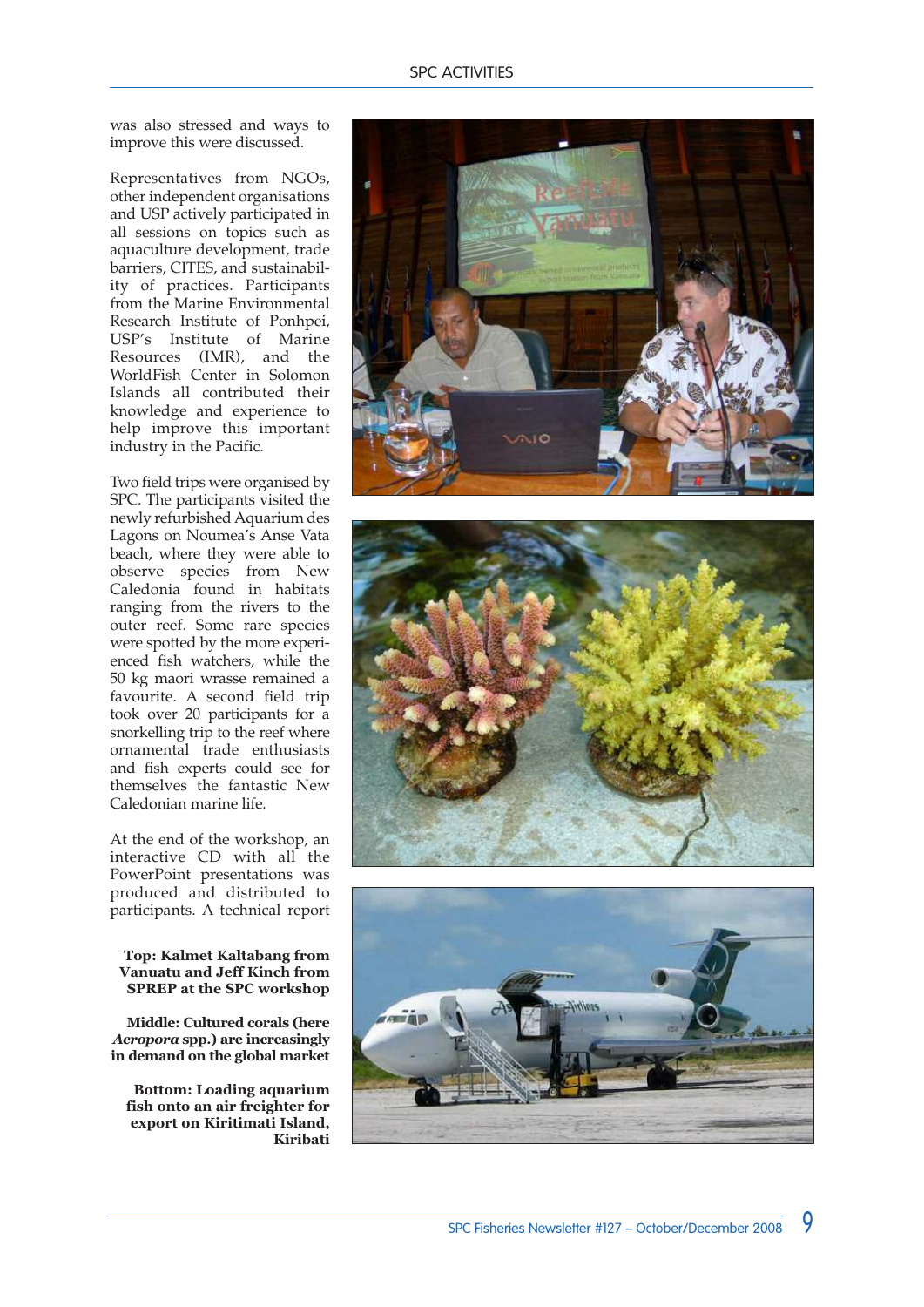is currently being prepared and will be available online soon.

### **EMERGING ISSUES AND CHALLENGES**

A few key issues emerged from this workshop and form the basis of the work that will need to be pursued in the future.

## **Aquaculture – an alternative source of products**

Aquaculture is providing the market with an increasing range of cultured products. For example, giant clam farming has increased since the first trials in the 1980s; in 2007 over 75,000 cultured clams were exported from the Pacific. Cultured corals and cultured live rocks are also being successfully marketed to environmentally conscious aquarists. As the culture of these products expands in the Pacific, alternative employment is being created for people in rural areas. Culture of fish such as the highly sought after clownfish is also increasing worldwide, and the Pacific seems to have good opportunities for development in this area.

## **Air transportation – a continuing saga**

The aquarium trade has a symbiotic relationship with the airline industry. Live fishes and corals surviving on a limited oxygen supply must be shipped quickly to their destination, and the trade therefore depends on airlines to get its products to market. At the same time, the flow of outgoing airfreight cargo provides a steady stream of business, helping these international flight routes stay afloat. In Tonga for example, the ban on live-rock harvest caused a drop in airfreight cargo and reputedly contributed to the demise of one of the international flight connections.

## **Certification for a 'Pacific' product — a label for Pacific exemplary practices**

Certification of best practices for the marine aquarium industry was deemed a high priority by both government and private-sector stakeholders at the Noumea workshop. Eco-labeling can add value to consumer products, or at least help maintain market share. The industry stakeholders, however, stressed a need to avoid past experiences with burdensome over-documentation and to apply certification in areas where operators already have strong commercial incentives to do well. The SPCbased Coral Reef Initiative in the South Pacific (CRISP) has announced an intention to carry out a feasibility study in 2009 to identify possible models for certification and eco-labeling in the marine aquarium trade, and to seek the one that is most appropriate for the industry in the Pacific.

## **International compliance**

Today's global market has made compliance and reporting increasingly stringent and complex. As aquarium products move from one country to another they must comply with the powerful CITES, which aims to ensure that international trade is not affecting global biodiversity. Lately, the Pacific has been affected by temporary bans that have been imposed on some species. A factor in these bans has been poor coordination between environment departments, which typically issue CITES permits, and fisheries departments, which are responsible for the industry.

Biosecurity is an issue of increasing importance. Recently the European Commission (EC) imposed a requirement for all live aquatic imports to be accompanied by disease certification and for the exporting countries

to also be members of OIE. The Pacific has become an unintentional victim of this new requirement. Most, if not all, of the countries affected by this ruling lack the institutional and funding capacity to accommodate these measures. Fortunately, there are some conciliatory gestures from EC indicating that a regional approach coordinated by SPC may provide a temporary respite. However, this really only serves to raise a flag that increasingly stringent biosecurity measures in the trade are right around the corner.

## **WHAT LIES AHEAD?**

With growing interest in the aquarium trade from Pacific countries, the trade is expected to continue to grow in the region. SPC will continue to coordinate efforts and provide the technical support and assistance required by PICTs to develop and manage this industry in a sustainable way. A 'Pacific' label that indicates high quality eco-friendly products that promote sustainability is an idea worthy of exploration by Pacific Island nations. And as for international trade measures, they have the capacity to either become a barrier for the Pacific marine aquarium trade or to assist the trade in keeping a clean image.

For further information please contact Being Yeeting, SPC Senior Fisheries Scientist (Live Reef Fisheries), email: BeingY@spc.int, or Antoine Teitelbaum, SPC Aquaculture Officer (Aquaculture Section), email: AntoineT@spc.int

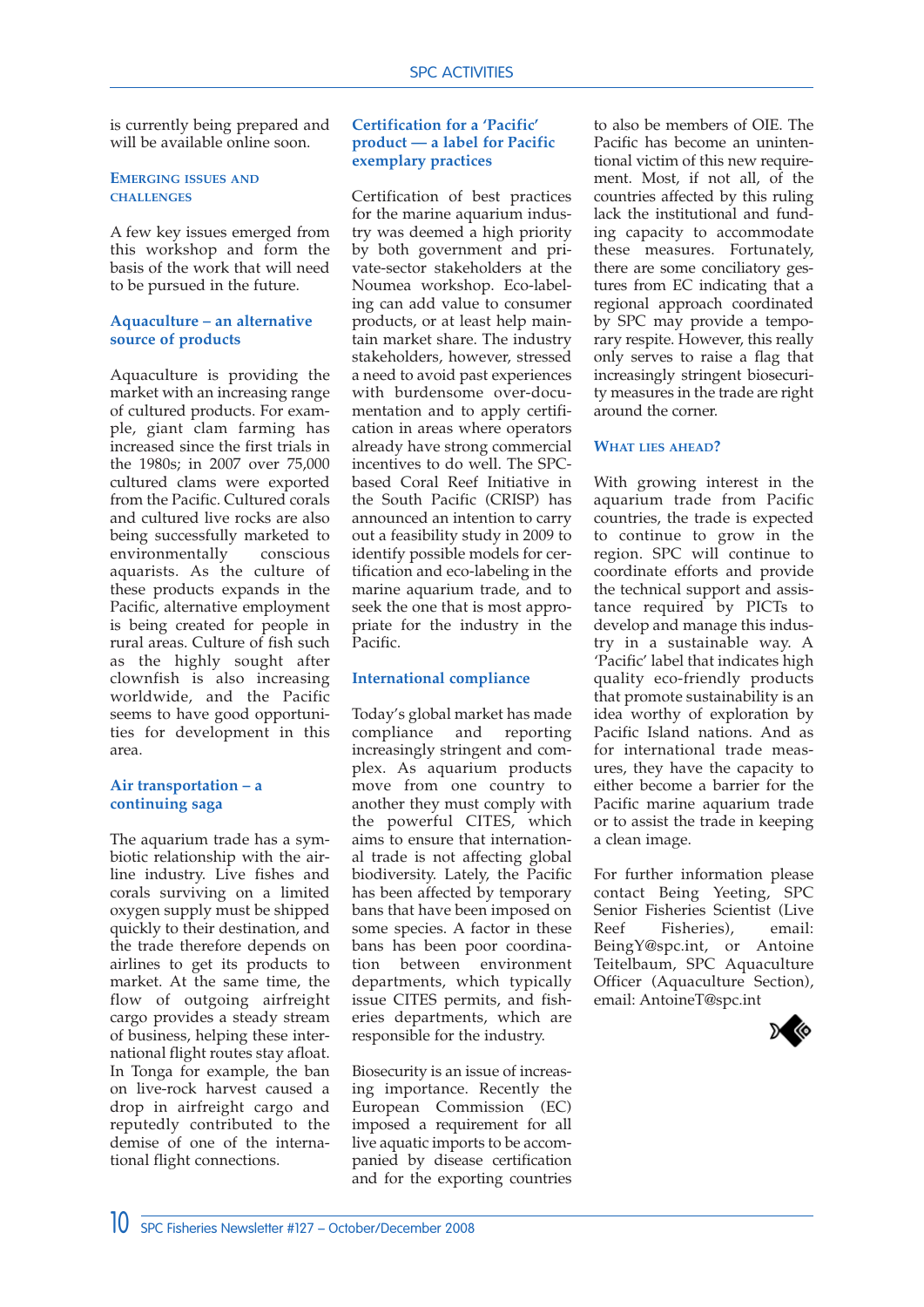## **Building capacity for Solomon Islands in freshwater aquaculture**

(By James Ngwaerobo, Aquaculture Officer, Solomon Islands Ministry of Fisheries and Marine Resources)

With the increasing pressure on capture fisheries, freshwater aquaculture has potential to develop among PICTs. SPC and USP are taking a lead to assist the development of tilapia and freshwater prawn farming among the PICTs.

The Aquaculture Development Plan for Solomon Islands, recently developed by the Solomon Islands Ministry of Fisheries and Marine Resources (MFMR) in collaboration with SPC, listed freshwater aquaculture (tilapia and prawn) as a priority. To further strengthen the Solomon Islands Freshwater and Brackish Programme, MFMR requested that SPC provide training to enable MFMR to build capacity to implement its programme. A three-week training and work attachment was conducted by SPC and USP in collaboration with the Aquaculture Unit of Dairy Farms (Fiji) Ltd. (DFF), and the Naduruloulou Research Station (NRS) of the Fiji Islands Department of Fisheries. As a member of MFMR staff based in the newly established Aquaculture Division, I was able to attend this training.

Freshwater and brackish water aquaculture has been established for more than two decades in Fiji Islands, so aquaculture infrastructure like feed mills, hatchery and culture technology, supporting institutions and personnel are comparatively well developed. This has created a foundation for training so that other PICTs can learn from experiences in Fiji. Nile tilapia and *Macrobrachium rosenbergii* prawn hatchery and grow-out practices are in operation, including one large commercial prawn farm at Navua and a number of smaller extensive and semi-intensive tilapia and prawn farms in other parts of

Fiji. There is a large freshwater aquaculture centre and prawn hatchery operated by the Fiji Islands Department of Fisheries at NRS in Tailevu, which is responsible for overseeing the development of this sector among rural communities. The establishment of a second, commercially oriented prawn hatchery by USP's IMR, and IMR's partnership with DFF to operate the Navua prawn farm, have further consolidated freshwater aquaculture in Fiji.

## **The training**

The training covered a wide range of practices in tilapia and prawn hatchery operation, husbandry and grow-out. This involved fieldwork, hands-on work experience, and lectures on tilapia and prawn biology. The training was conducted at the DFF Navua prawn farm, the IMR-USP hatchery in Suva, and NRS in Tailevu. Vanuatu Fisheries staff member Glen Alo was the first person sponsored by SPC to complete this training (in September 2008) and I was the second (in November 2008).

The Fiji freshwater aquaculture sector includes polyculture, integrated agriculture-aquaculture farming (tilapia and ducks) and monoculture of both tilapia and prawn. The different farming methods have been proven to work well and are suitable for PICTs. The main commercial species are Nile tilapia and rosenbergii prawn; grass carp (*Ctenopharyngodon idella*), big head carp (*Aristichthys nobilis*), silver carp (*Hypophthalmichthys molitrix*), puntius (*Puntius gonionotus*), gold fish and fancy carp (*koi*) are also raised.

## **Grow-out — tilapia and prawn**

Two weeks of attachment and training was spent on the pond cycle developed for prawn pond management: preparation and maintenance of ponds, application of lime and fertiliser, filling of ponds, stocking with prawns, feeding, daily maintenance, pond sampling, and record keeping. Also covered were feed preparation (ingredients and equipment), harvesting, and packaging of prawns. Field visits were made



**Prawn feeding, USP hatchery**